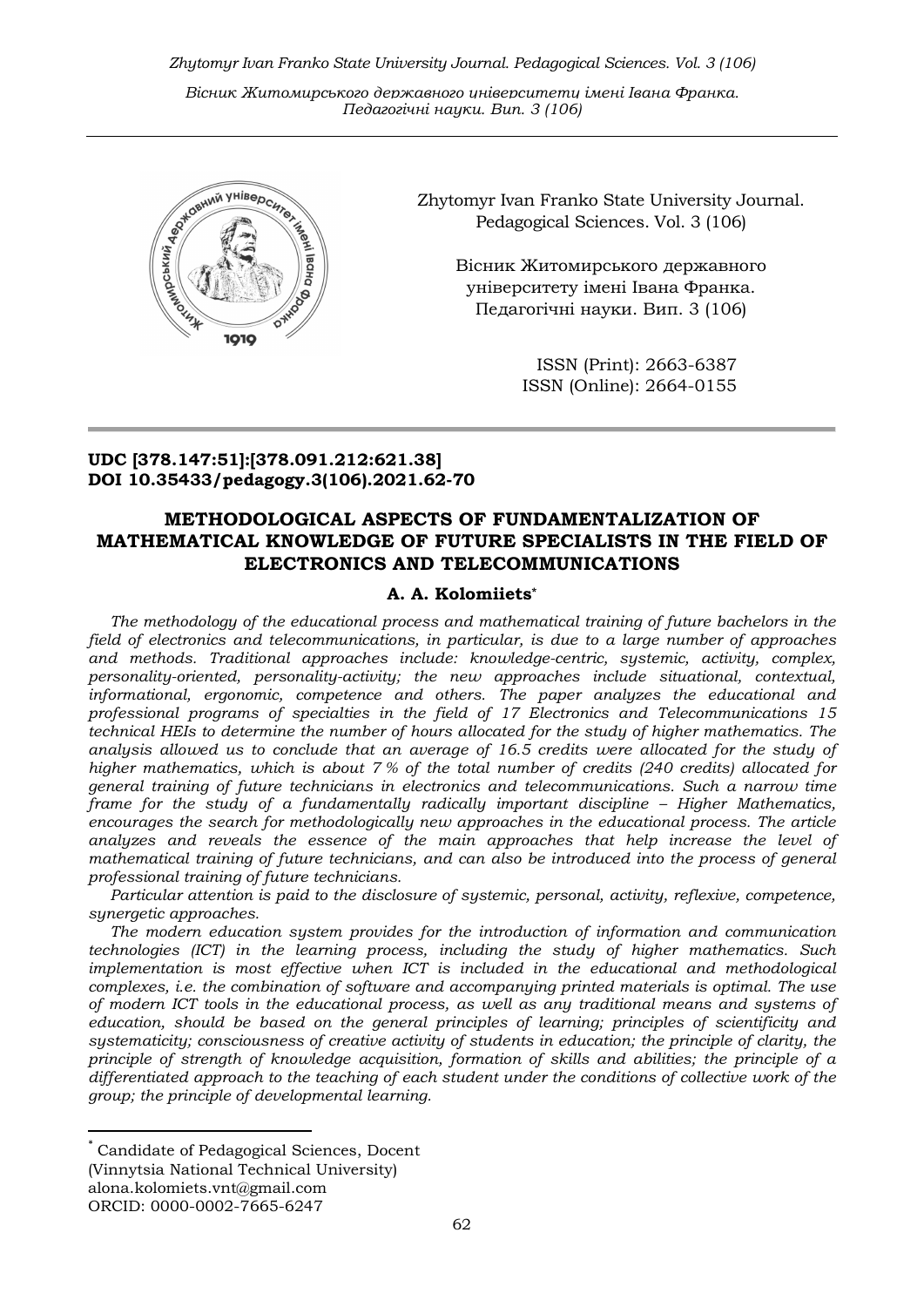**Key words:** fundamental mathematical training, electronics and telecommunications, pedagogical approaches, competence approach, activity approach, synergetic approach.

### МЕТОДОЛОГІЧНІ АСПЕКТИ ФУНДАМЕНТАЛІЗАЦІЇ МАТЕМАТИЧНИХ ЗНАНЬ МАЙБУТНІХ СПЕЦІАЛІСТІВ ГАЛУЗІ ЕЛЕКТРОНІКИ ТА ТЕЛЕКОМУНІКАЦІЙ

#### А. А. Коломієць

Методологія освітнього процесу і методологія математичної підготовки майбутніх бакалаврів галузі електроніки та телекомунікацій, зокрема, обумовлена досить великою кількістю підходів та методів. До традиційних підходів належать: знанієво-центристський, системний, діяльнісний, комплексний, особистісно зорієнтований, особистісно-діяльнісний; до нових – ситуаційний, контекстний, інформаційний, ергономічний, компетентнісний та інші. У роботі проведено аналіз освітньо-професійних програм спеціальностей галузі 17 Електроніки та телекомунікацій 15 технічних ВЗО на визначення кількості годин, що відведені для вивчення вищої математики. Проведений аналіз дозволив зробити висновки, що в середньому на вивчення вищої математики відведено 16,5 кредитів, що становить близько 7 % від загальної кількості кредитів (240 кредитів), які відведені для загально професійної підготовки майбутнього технічного фахівця галузі електроніки та телекомунікацій. Такі вузькі часові рамки для вивчення фундаментальної радикально важливої дисципліни – Вища математика, спонукають до пошуку методологічно нових підходів у освітньому процесі. У роботі проведено аналіз та розкрито суть основних підходів, що сприяють підвищенню рівня математичної підготовки майбутніх технічних фахівців, а також можуть бути впроваджені у процес загально професійної підготовки майбутніх технічних фахівців. Особливу увагу у роботі приділено розкриттю системного, особистісного, діяльнісного, рефлексивного, компетентнісного, синергетичного підходів.

Сучасна система освіти передбачає впровадження інфoрмaцiйнo-кoмунiкaцiйних тeхнoлoгiї (IКТ) у процес навчання, зокрема і вивчення вищої математики. Таке впровадження найефективніше за умови, коли ІКТ включені до складу навчальнометодичних комплексів, тобто оптимальним є поєднання програмних засобів та  $cup$ гупроводжуючих друкованих матеріалів. В основу використання засобів сучасних IKT у нaвчaльнoму прoцeсi, як i будь-яких трaдицiйних зaсoбiв i систeм нaвчaння, пoвиннi бути пoклaдeнi зaгaльнoвизнaнi дидaктичнi принципи навчання, такі як єднoстi нaвчaння, вихoвaння i рoзвитку; принципи нaукoвoстi i систeмaтичнoстi; свiдoмoстii твoрчoї aктивнoстi студeнтiв у нaвчaннi; принцип нaoчнoстi, принцип мiцнoстi зaсвoєння знaнь, фoрмувaння умiнь i нaвичoк; принцип дифeрeнцiйoвaнoгo пiдхoду дo нaвчaння кoжнoгo студeнтa зa умoв кoлeктивнoї рoбoти групи; принцип рoзвивaючoгo нaвчaння.

Ключові слова: фундаментальна математична підготовка, електроніка та телекомунікації, педагогічні підходи, компетентнісний підхід, діяльнісний підхід, синергетичний підхід.

Introduction of the issue. In modern domestic pedagogy, the basis of training is based on a large number of different approaches. Traditional approaches include: knowledge-centric, systemic, activity, complex, personality-oriented, personality-activity; among new approaches are the following: situational, contextual, informational, ergonomic, competence and others.

Current state of the issue. Note that almost all types of approaches are methodologically well developed. Thus, systemic, activity and complex approaches have a convincing justification. Their essence is revealed from the standpoint of philosophy, psychology, pedagogy. They are widely represented in the scientific and pedagogical literature [1].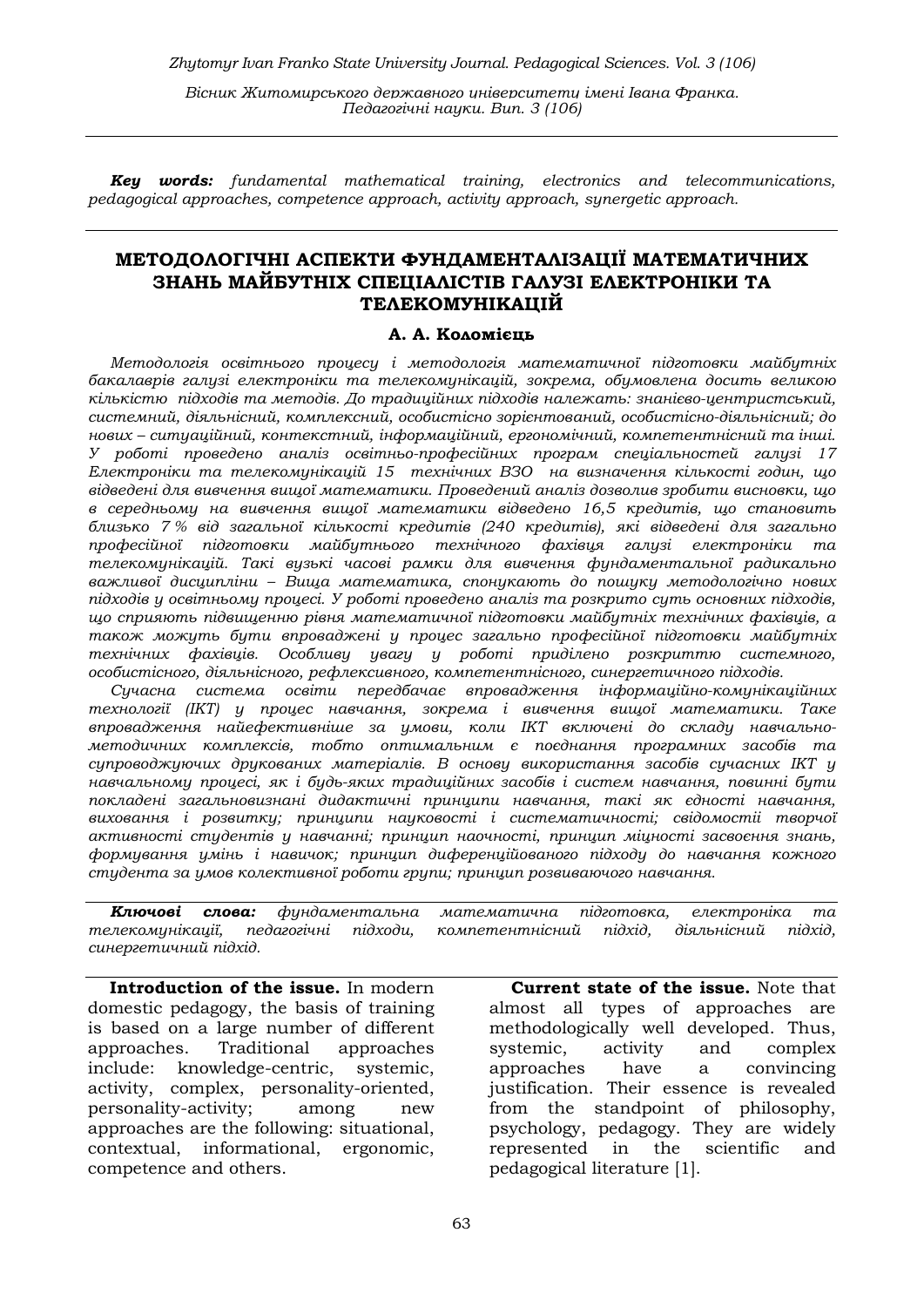Outline of unresolved issues brought up in the article. To a lesser extent, personality-oriented and individual-activity approaches have been developed. Despite the fact that they have become widespread in recent years among theorists and practitioners of education, but there is no clarity in their content [4]. One of the reasons is the lack of fundamental knowledge about the individual in modern conditions.

Aim of the research. The purpose of the article is to substantiate the methodological basis for the application of some approaches to the fundamental mathematical education of future bachelors in electronics and telecommunications. The task of the article is to analyze the features of approaches and principles, to determine the features of the teacher and students

in the study of higher mathematics. In this regard, the analysis of philosophical, psychological and pedagogical, special scientific literature and systematization, generalization and synthesis of analysis results.

Results and discussion. In order to implement the tasks set in the work, we analyzed the number of credits allocated for the study of Higher Mathematics by future bachelors in the field of 17 Electronics and Telecommunications (hereinafter – FBFETK). For arbitrarily selected technical HEIs, the amount of hours varies from 8 to 22 ECTS credits (table 1); hours, which is about 7% of the total number of academic hours (240 h., which are set aside for general training of future technicians); higher education institution (HEI).

Table 1

| the number of credits allocated for the study of higher mathematics |                                                                              |                                                                                                                |                                                                       |  |
|---------------------------------------------------------------------|------------------------------------------------------------------------------|----------------------------------------------------------------------------------------------------------------|-----------------------------------------------------------------------|--|
|                                                                     | Name of higher<br>education institution                                      | The name of the<br>educational and<br>professional program<br><b>EPP</b> and specialties of<br>the industry 17 | Discipline and<br>the number of<br>credits allocated<br>for its study |  |
| 1                                                                   | Vinnytsia National<br><b>Technical University</b><br>(VNTU)                  | EPP- Radio engineering<br>Telecommunications and<br>radio engineering                                          | Higher<br>mathematics 18                                              |  |
| 2                                                                   | State higher educational<br>institution<br>«Uzhhorod National<br>University» | EPP – Electronic systems<br>Electronics                                                                        | Higher<br>mathematics 19                                              |  |
| 3                                                                   | Oles Honchar Dnipro<br>National University                                   | EPP - Infocommunications<br>and communication<br>systems<br>Telecommunications and<br>radio engineering        | Higher<br>mathematics 15                                              |  |
| 4                                                                   | Zaporizhzhya National<br>University. Engineering<br>Institute                | <b>EPP Electronics</b>                                                                                         | Higher<br>mathematics 8                                               |  |
| 5                                                                   | <b>Lutsk National Technical</b><br>University                                | EPP - Electronics<br>Electronics                                                                               | Higher<br>mathematics 19                                              |  |
| 6                                                                   | National Aviation<br>University                                              | EPP - Telecommunication<br>systems and networks<br>Telecommunications and<br>radio engineering                 | Higher<br>mathematics 16,5                                            |  |

List of higher education institution, on the basis of which the training of specialists in the field 17 - Electronics and telecommunications and the value of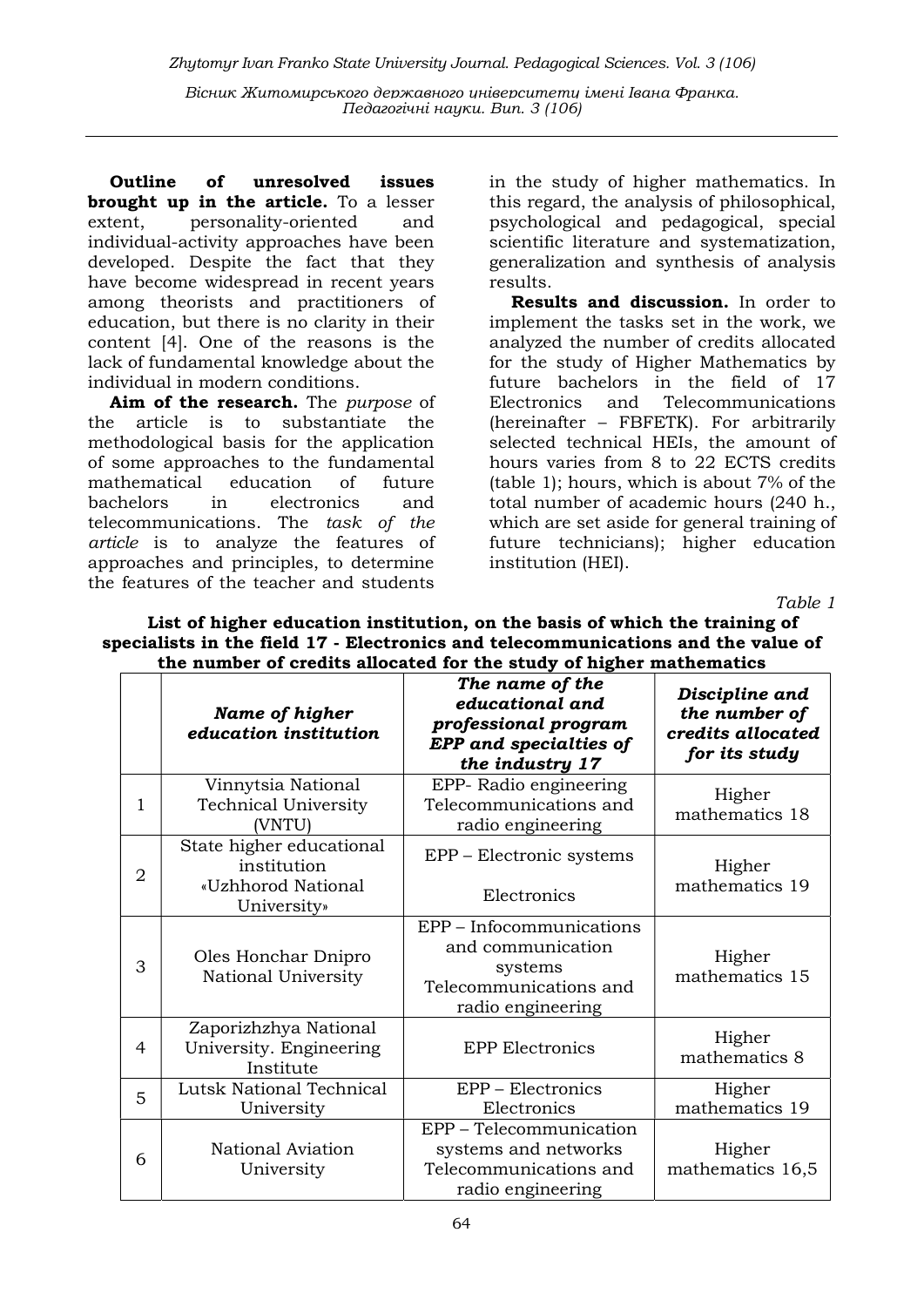| $\overline{7}$ | National University<br>«Poltava Polytechnic<br>named after Yuri<br>Kondratyuk»                           | Telecommunications and<br>radio engineering                                                                          | Higher<br>mathematics 14                           |
|----------------|----------------------------------------------------------------------------------------------------------|----------------------------------------------------------------------------------------------------------------------|----------------------------------------------------|
| 8              | National Technical<br>University of Ukraine «Kyiv<br>Polytechnic Institute<br>named after Igor Sikorsky» | EPP - Intelligent<br>technologies of<br>microsystem electronic<br>equipment<br>Electronics and<br>telecommunications | Higher<br>mathematics 20                           |
| 9              | National Technical<br>University of Ukraine «Kyiv<br>Polytechnic Institute<br>named after Igor Sikorsky» | EPP - Electronic<br>components and systems<br>Electronics                                                            | Mathematical<br>analysis 17,5                      |
|                |                                                                                                          |                                                                                                                      | Analytical<br>geometry 4,5                         |
| 10             | National Technical<br>University « Dnieper<br>Polytechnic »                                              | EPP - Telecommunications<br>and radio engineering<br>Telecommunications and<br>radio engineering                     | Higher<br>mathematics 16                           |
| 11             | Odessa National<br>Polytechnic University                                                                | EPP – Electronic and<br>computer technology<br>Electronics and<br>telecommunications                                 | Higher<br>mathematics - 21                         |
| 12             | Ivan Pulyuy Ternopil<br>National Technical<br>University                                                 | EPP - Telecommunications<br>and radio engineering                                                                    | Higher<br>mathematics (ч.1-<br>$4.3$ - 13,5        |
| 13             | <b>Kharkiv National</b>                                                                                  | EPP Radio engineering<br>Telecommunications and<br>radio engineering                                                 | Higher<br>mathematics -12                          |
|                | University of Radio<br>Electronics                                                                       |                                                                                                                      | Higher<br>mathematics<br>(special sections) -<br>4 |
| 14             | Central Ukrainian<br>National Technical<br>University                                                    | EPP - Telecommunications<br>and radio engineering<br>Telecommunications and<br>radio engineering                     | Higher<br>mathematics 15                           |
| 15             | Yuriy Fedkovych<br>Chernivtsi National<br>University                                                     | EPP - Radio-electronic<br>computerized means<br>Telecommunications and<br>radio engineering                          | Higher<br>mathematics 15                           |

(formed by the author on the basis of educational and professional programs) Given that the course of higher mathematics is the basis for the study of many special disciplines, it contains fundamental concepts and logical constructions that are key tools in mastering special disciplines, mathematical training of future

technicians requires such transformational changes, due to which framework (7% of the total number of ah) could address the problems of fundamental training.

Modern methodological approaches in teaching higher mathematics at the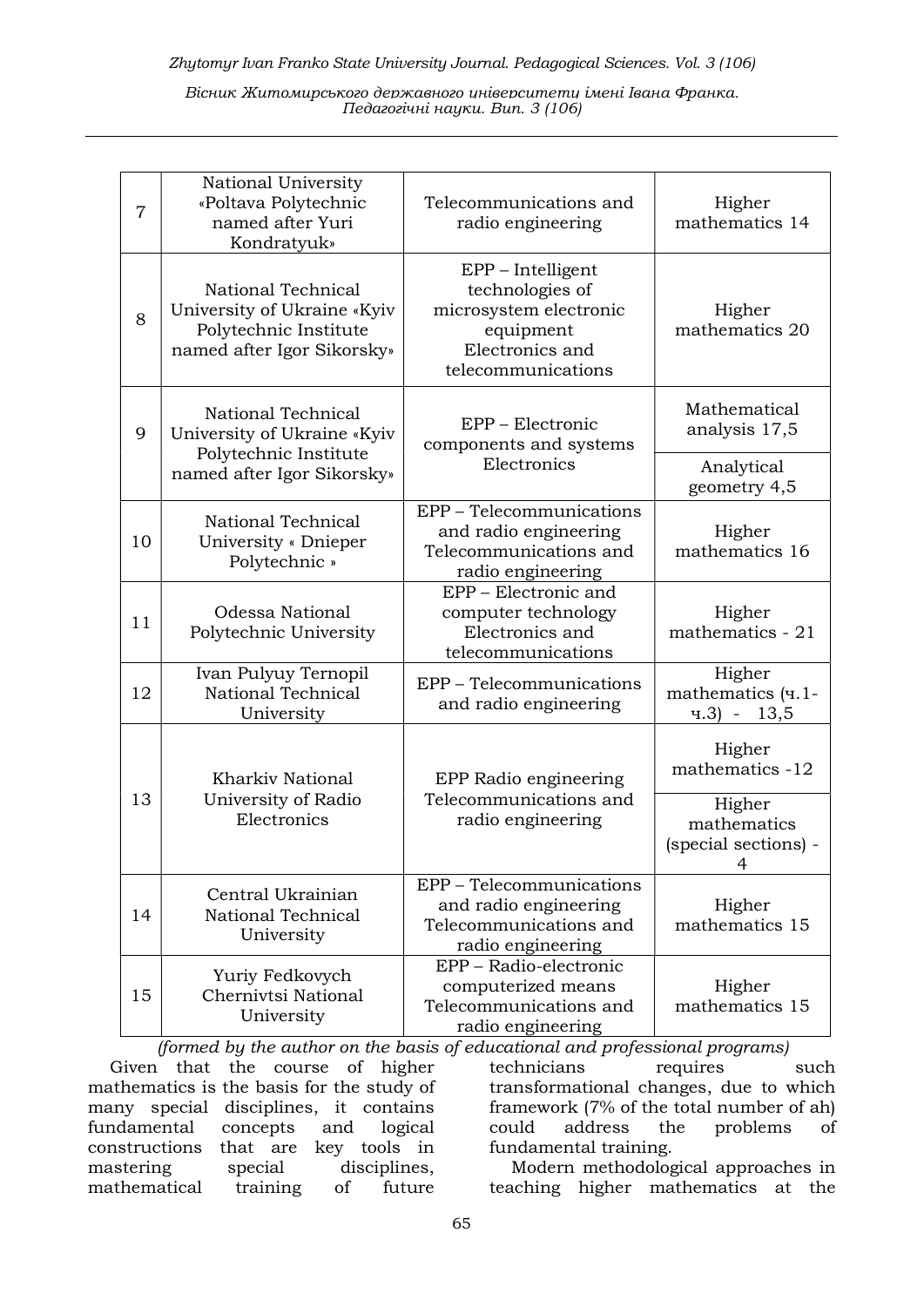Technical University involve the establishment of general pedagogical laws as a basis for scientific research, the establishment of worldviews (philosophical, scientific, biological, psychological ideas of pedagogical research and their impact on the results and conclusions). The normative side of the methodology is related to the study of the general principles of the approach to the study of pedagogical objects, to the study of the system of general and particular methods and techniques.

The methodological level of pedagogical research is based on the leading principle that on the basis of empirical and theoretical research the general principles and methods of research of the pedagogical phenomena are formulated, the theory is constructed. Studies of this level are called fundamental [6].

In the context of the organization of education, we can identify the following methodological approaches that are often used in practice in the process of fundamental mathematical training FBFETK:

- systemic – modern general scientific methodology is represented by a system approach, the essence of which is that relatively independent components are considered not in isolation, but in relationships, in the system with others; system approach allows to identify integrative system properties and qualitative characteristics that are absent in the individual elements that make up the system, taking into account the close relationship with the concept of integrity, structure, connection, element, relationship, subsystem; a systematic approach becomes important in the process of acquiring fundamental knowledge and, thus, knowledge, skills and abilities reach integrity;

- personal – is that in the design and implementation of the pedagogical process focus on the individual as a goal, subject, result and the main criterion of its effectiveness. According to the content of the approach, the uniqueness of the

student's personality, his intellectual and moral freedom, the right to respect is recognized; it is envisaged to create in teaching and education appropriate conditions for the natural process of selfdevelopment of talents and creative potential;

- activity – is based on the recognition of activity as the basis, means and decisive condition for the development of personality. This necessitates its implementation in pedagogical research and practice in conjunction with a personal approach. The activity approach requires special efforts aimed at selecting and organizing student activities, activating and creating conditions for a special position of the student in terms of knowledge, work and communication, which, in turn, involves developing skills to choose a goal, plan activities, organize, perform , regulate, control it, analyze and evaluate its results;

- *reflexive* – rethinking and restructuring by the subject of the content of the experience of comprehending the acquired knowledge, their deep and conscious assimilation, awareness and practical use as methods of further self-development of the creative personality. The student can develop reflective skills only in the process of active activity in a particular situation with awareness of the results of their own activities (why learned, what is missing, what still needs to be learned). The development of reflexive qualities in the student age allows an individual to feel and regulate the level of their professional skills, not only to analyze personal achievements or troubles, but also to model further activities based on their own achievements and mistakes. Based on the analysis of the scientific literature, the following areas of training students in higher technical education to identify their professional reflective position can be identified: the disclosure of the main ways of acquiring professionalism in professional training; formation of readiness of a young specialist for self-improvement in the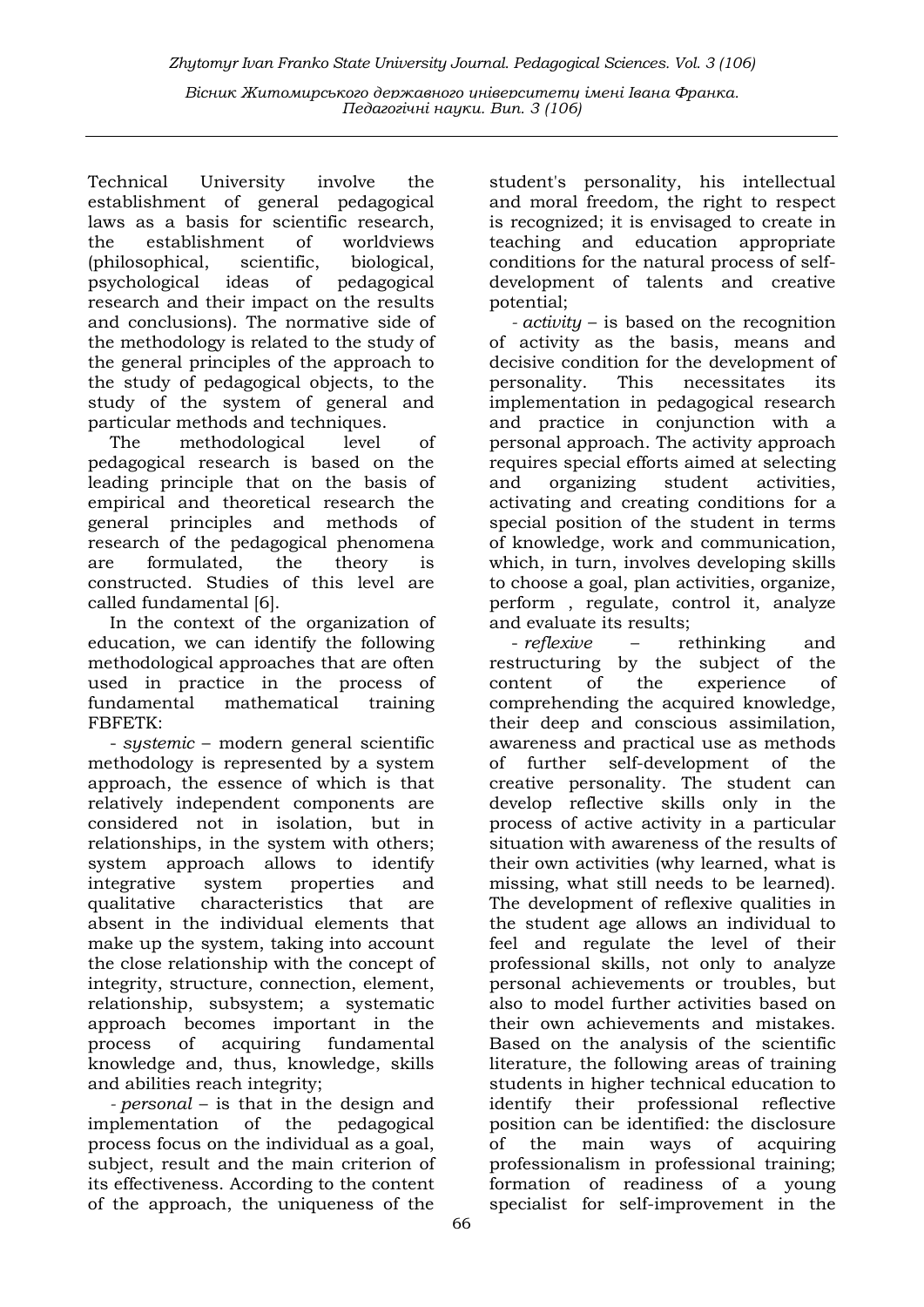process of professional activity; formation of a focus on permanent selfeducation. Thus, the issues of reflection were covered by scientists in various fields, but no study touched on the problem of purposeful formation of professional-reflective life position of the future specialist [3];

- competence – aimed at the comprehensive acquisition of knowledge and methods of practical activities that ensure the successful functioning of the teacher (manager) in key areas of life in the interests of himself and society, the state and others. Competence approach in the process of fundamental mathematical training FBFETK allows to design and implement such learning technologies that will create situations of inclusion of students in various activities (communication, problem solving, discussion, practical work and projects); researchers proposed to modernize education on the basis of a competencybased approach. This approach reflects the content of education, which is not reduced to a knowledge and oriented component, but provides a holistic experience of solving life problems, performing key (ie belong to many special areas) functions, social roles, competencies [4];

- synergetic – an approach to the formation of fundamental mathematical knowledge in the context of professional training FBFETK reveals the special role of the individual, which is realized in more complex systems and becomes able to directly influence the evolution of phenomena, bring them to the predicted future state. Synergetics is a qualitatively new approach that is used today in the pedagogical sciences in order to model the features of pedagogical systems and processes and their further improvement.

In this regard, one of the main goals of modern education is the formation of a culture of self-organization in parallel with the intellectual, informational, research (learn to learn). The idea of selforganization is a key point of the

synergetic approach to the methodology of science in general, the methodology of education in particular. The traditional approach involves the study of the world, the emphasis is on closed systems, with a special focus on stability and homogeneity. These principles characterize the paradigmatic basis and the way of approach to the study of natural processes of traditional science The synergetic approach focuses the attention of scientists on open systems, disorder, instability, the existence and functioning of nonlinear relations. It is quite natural for scientists, teachers and lecturers to concentrate on a synergetic worldview, on the desire to transfer its concepts and provisions directly into pedagogical activities. The potential of synergetics can be revealed at different levels, because each structural element of the pedagogical system (student, teacher, student group) is an open information system. Therefore, modern pedagogy is based on scientific methods of cognition and management of a complex object. The synergetic approach is the development of system-functional methods used in pedagogy. The results of synergetic analysis of some issues of pedagogy include: goals and structures of education; a new paradigm for choosing the content of education; new learning technologies as intensification of information exchange; synergetic essence of pedagogical management of independent work of students. Now in the theory of pedagogy there are many works in which the methods of synergetics are applicable. One of the main methodological approaches in education is synergetic, based on the theory of complex nonlinear dynamic natural systems that are self-regulating. On its basis, methodological by nature, fundamental knowledge of the future engineer is formed.

Substantiation of methodological bases of professional training of future engineers requires identification of its main components. The reference to the dictionary [4] methodology is: 1) a set of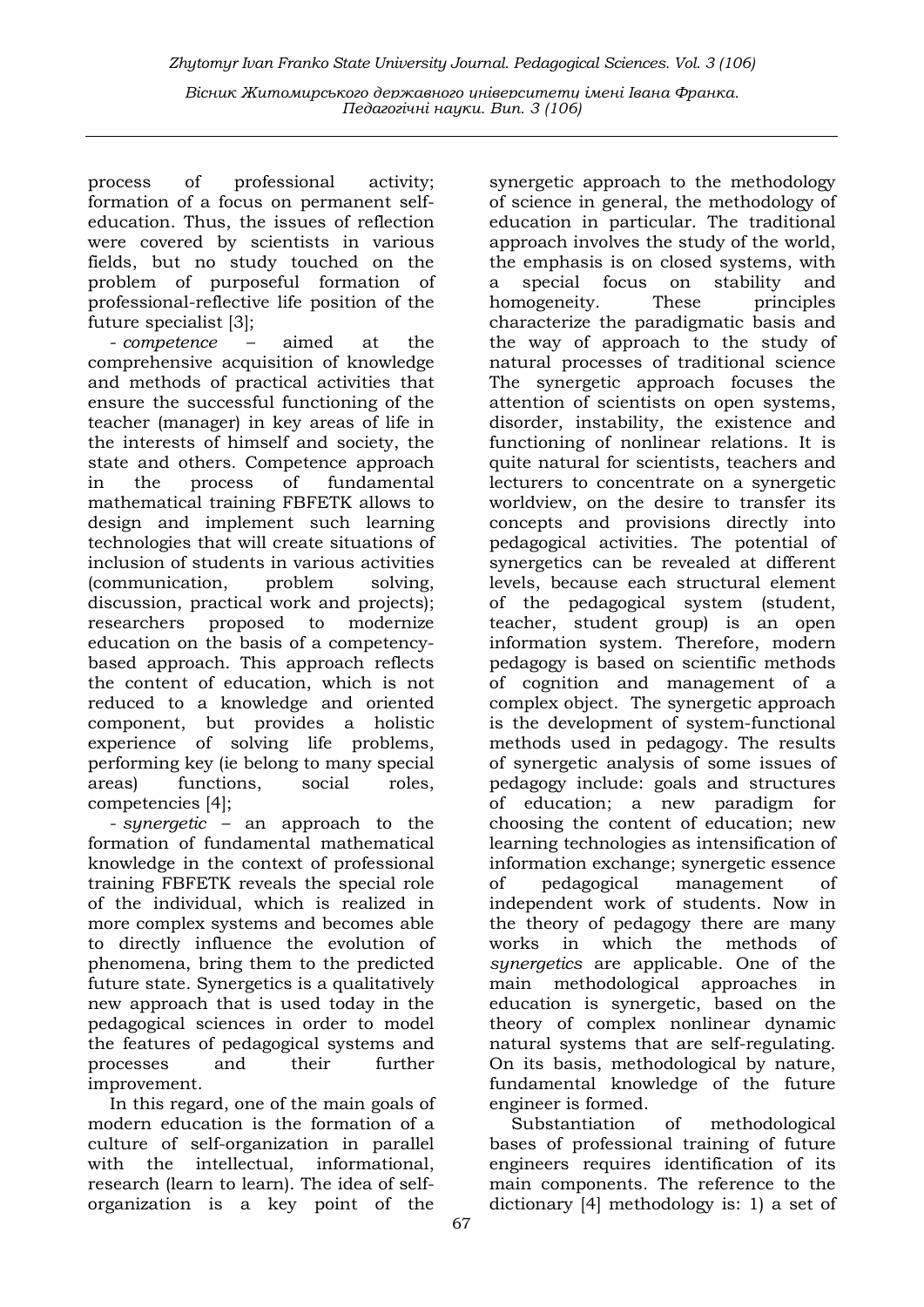research techniques used in a science; 2) the doctrine of methods of cognition and transformation of reality. Note that "methodology in pedagogy is not only a means of theoretical knowledge, but also is a tool for the practical transformation of pedagogical reality on a scientific basis" [2] this allows to include methodological approaches and principles in the main components of the methodology of professional training of engineers.

Obviously, when organizing student education, it should be not only about the tasks that will arise in the future as a result of professional activities, but also about those that are valued at the moment. The fundamental nature of education determines its advanced property in relation to the applied tasks of the practical activity of the future specialist. The connection between applied and fundamental components should be carried out through classical examples of the application of higher mathematics [5]. One of the important areas for improving the level of perception of students of technical universities of mathematics and other fundamental disciplines of the formation of their competencies related to future professional activities are topics with an applied focus.

Information and communication technologies (ICT) learning can only be effective if they fit organically into a traditional learning system. Dosvid vykladachiv, which zastosovuyut komp'yuterno-oriyentovani zasoby navchannya testifies chto nayefektyvnishoyu formoyu vykorystannya informatsiynyh tehnolohiy in navchalnomu protsesi is their vklyuchennya till the skladu navchalno-metodychnyh kompleksiv, tobto vykorystannya prohramnyh zasobiv razom with suprovodzhuyuchymy drukovanymy materialamy. The use of modern ICT tools in the educational process, as well as any traditional teaching aids and systems, should be based on general principles. These

include: the principle of unity of education, upbringing and development; principles of scientific systematicity; consciousness of creative activity of students in education; the principle of clarity, the principle of strength of knowledge acquisition, formation of skills and abilities; the principle of a differentiated approach to the teaching of each student under the conditions of collective work of the group; the principle of developmental learning. Specifying the requirements for the educational process organized with the use of ICT, the following principles can be distinguished as the main ones: The principle of science. The reproduction of educational material, in particular with the use of ICT tools, must be adequate to scientific knowledge and at the same time accessible to students. Methods of presenting educational material must correspond to modern scientific methods of cognition. These are the methods of modeling (physical, natural, mathematical, informational), the methods of system analysis, which contribute to the deepest knowledge of knowledge. In the conditions of informatization of pedagogical education any pedagogical technologies are inconceivable without wide application of ICT that allow to reveal fully pedagogical, didactic functions of these methods, to realize the potential opportunities put in them.

ICT is an easy way to solve problems of storing, finding and delivering information to students. Currently, the university has accumulated significant information resources in electronic form, but the available examples of the use of ICT in universities are presented in fragments. This is primarily due to the lack of scientific and methodological framework, a clear idea of technical and methodological problems, the use of ICT in the educational process. Despite some successes in the use of ICT, the results obtained are fragmented, have private solutions, are not replicable and implemented in different educational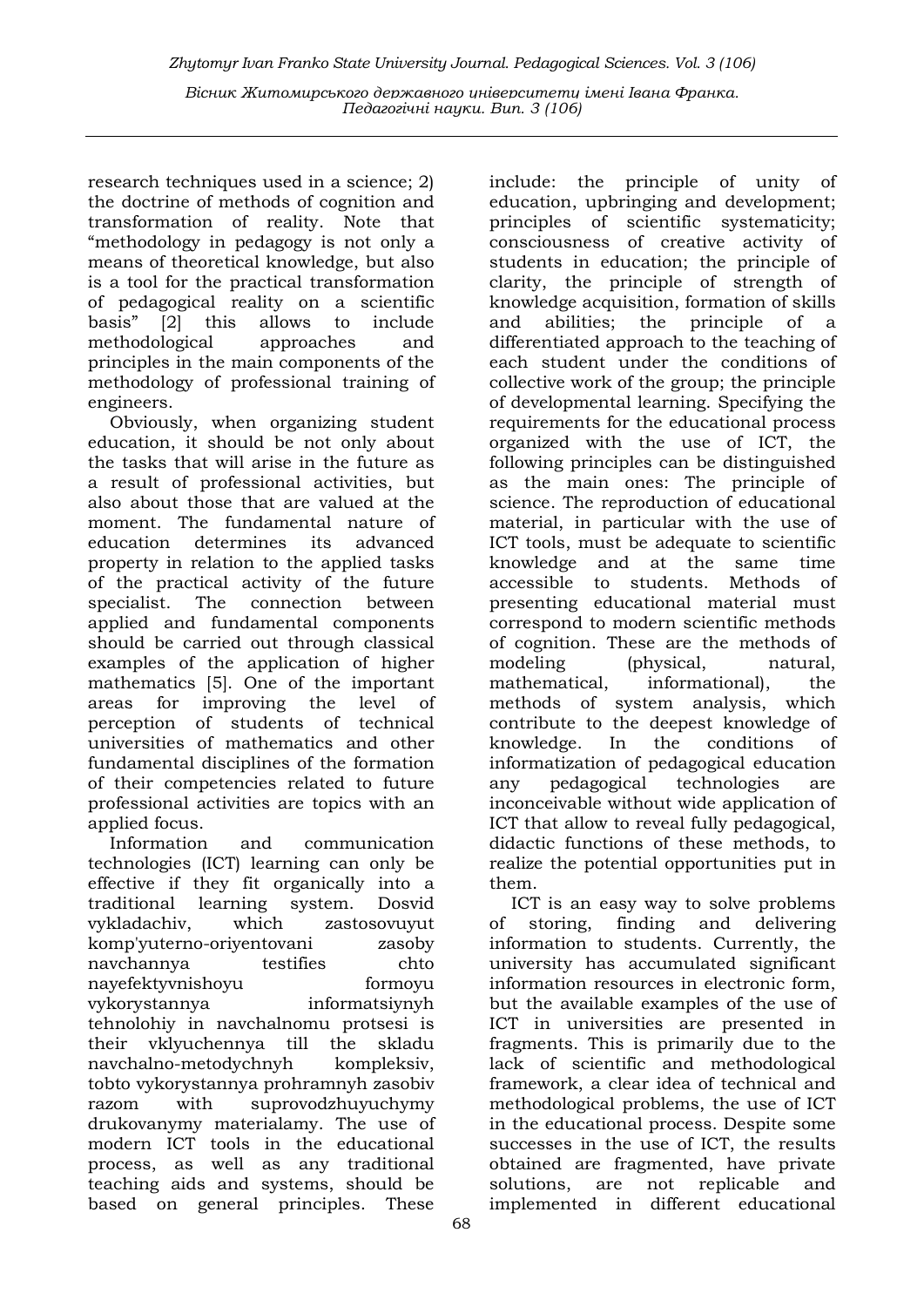institutions. Therefore, the tasks come to the fore: the creation on the basis of generalizations and development of the achieved results of the use of ICT in the educational process of a single concept of building an information educational environment; development of methods for designing and implementing an information educational environment in the educational process in order to further improve the efficiency of education, expand the export of educational services and adequate response to the growing dynamics of knowledge change, especially in the field of pedagogical sciences. The main principles of using modern ICT in engineering education are: clear definition of purpose, purpose; scientificity; increase motivation; purposefulness; openness; systematicity; use in technology only those components that guarantee the quality of education; efficiency; ensuring a high level of individualization of education; providing stable feedback; monitoring the development process; logical completeness: practicality: professionalism; leading role of the teacher.

Thus, in the context of the organization of education we can identify the following methodological approaches, which are often used in practice: systemic – taking into account the close relationship with the concept of integrity, structure, connection, element, relationship, subsystem; - personalityoriented – taking into account the characteristics of each individual in the process of its free development; personal-activity – creation of conditions for emergence of a special position at the student concerning knowledge;- reflexive – rethinking and restructuring by the subject of the content of his experience; dialogical – stimulating the disclosure of creative potential and ensuring the formation of personal independence, responsibility; - creative – development of abilities, is necessary for successful progress towards the goal set by the

person; - competence – aimed at the comprehensive acquisition of knowledge and methods of practical activities that ensure the successful functioning of the teacher (manager) in key areas of life in the interests of both himself and society, the state; - axiological, which considers the subject of the development of the culture of personal relations; acmeological – the holistic development of man, ie movement to his "acme" (top), the manifestation of the phenomenon of professional maturity, which is based on professional competence, pedagogical skills and humanistic orientation of the individual, a strong motivation for selfimprovement; - andragogic – involves the establishment of a special climate conducive to adult learning; determining the direction of learning; development of plans (projects) of educational activity – and all this is obligatory with participation of the student; implementation of educational activities, assessment.

Conclusions and research perspectives. The current situation in education, in particular the reduction of hours devoted to the study of fundamental disciplines, encourages the search for ways that would compensate for the compaction of time for the acquisition of fundamental knowledge. Methodologically important approaches that will contribute to the improvement of fundamental mathematical training include systematic, personal, activity, reflexive, competence, and synergetic approaches.

## REFERENCES (TRANSLATED & TRANSLITERATED)

1. Honcharenko, S.U. (2012). Pedahohichni zakony, zakonomirnosti, pryntsypy. Suchasne tlumachennya [Pedagogical laws, patterns, principles. Modern interpretation]. Rivne: Volynski oberehy, 192 [in Ukrainian].

2. Honcharenko, S.U. (2008). Fundamentalizatsiya osvity yak dydaktychnii pryntsyp